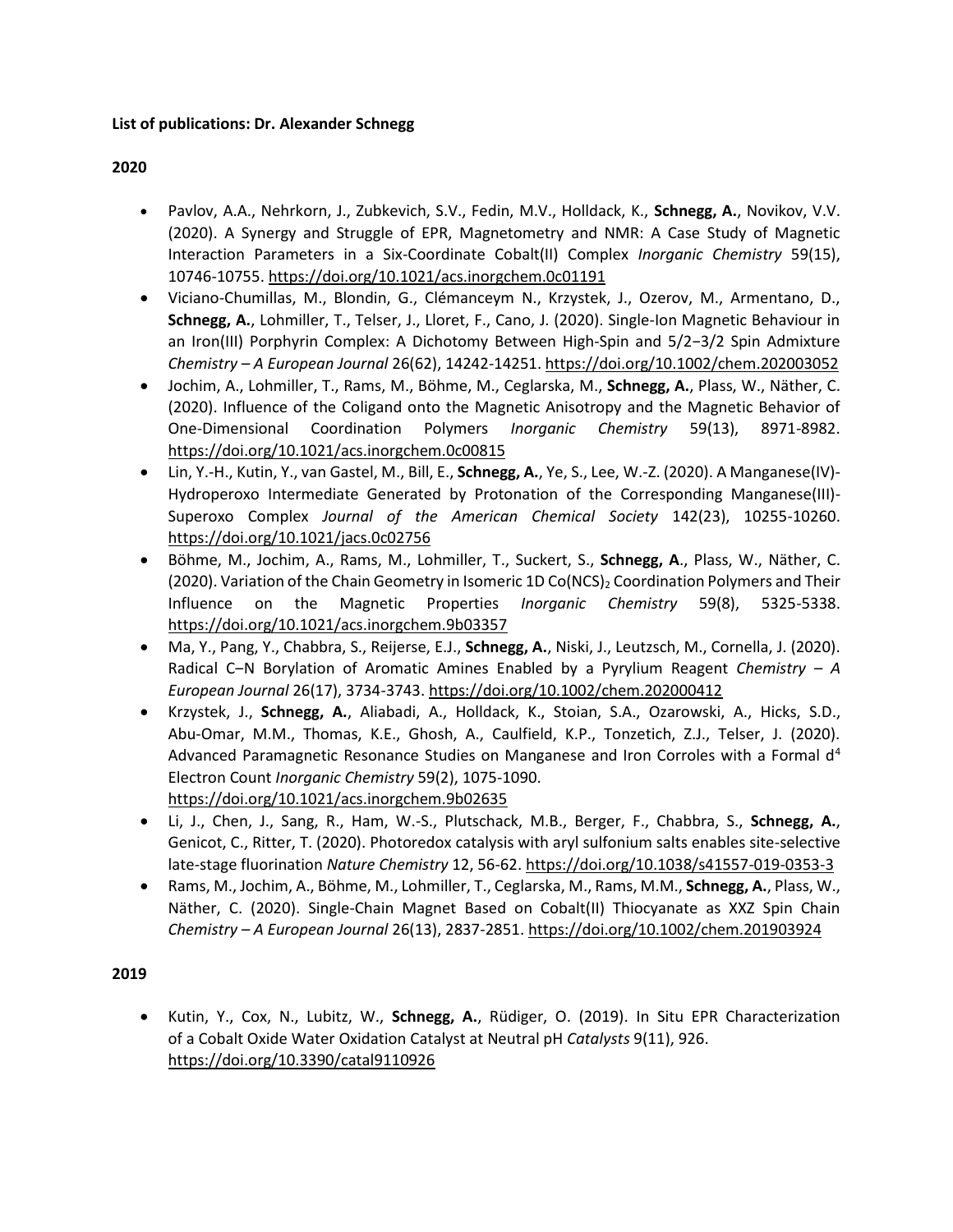- Nehrkorn, J., Bonke, S.A., Aliabadi, A., Schwalbe, M., **Schnegg, A.** (2019). Examination of the Magneto-Structural Effects of Hangman Groups on Ferric Porphyrins by EPR *Inorganic Chemistry*  58(20), 14228-14237. <https://doi.org/10.1021/acs.inorgchem.9b02348>
- Sidabras, J., Duan, J., Winkler, M., Happe, T., Hussein, R., Zouni, A., Suter, D., **Schnegg, A.**, Lubitz, W., Reijerse, E.J. (2019) Extending electron paramagnetic resonance to nanoliter volume protein single crystals using a self-resonant microhelix *Science Advances* 5(10), eaay1394. <https://doi.org/10.1126/sciadv.aay1394>
- Cheng, J., Liu, J., Leng, X., Lohmiller, T., **Schnegg, A.**, Bill, E., Ye, S., Deng, L. (2019). A Two-Coordinate Iron(II) Imido Complex with NHC Ligation: Synthesis, Characterization, and Its Diversified Reactivity of Nitrene Transfer and C–H Bond Activation *Inorganic Chemistry* 58, 7634- 6744[. https://doi.org/10.1021/acs.inorgchem.9b01147](https://doi.org/10.1021/acs.inorgchem.9b01147)
- Zhao, G., Busser, G.W., Froese, C., Hu, B., Bohnke, S.A., **Schnegg, A.**, Ai, Y., Wei, D., Wang, X., Peng, B., Muhler, M. (2019). Anaerobic Alcohol Conversion to Carbonyl Compounds Over Nanoscaled Rh-doped SrTiO<sub>3</sub> under Visible Light *The Journal of Physical Chemistry Letters* 10, 2075–2080.<https://doi.org/10.1021/acs.jpclett.9b00621>

- Nehrkorn, J., Veber, S.L., Zhukas, L.A., Novikov, V.N., Nelyubina, Y.V., Voloshin, Y.Z, Holldach, K., Stoll, S., **Schnegg, A.** (2018). Determination of Large Zero-Field Splitting in High-Spin Co(I) Clathrochelates *Inorganic Chemistry* 57(24), 15330-15340. <https://doi.org/10.1021/acs.inorgchem.8b02670>
- Riedel, W., Thum, L., Moser, J., Fleischer, V., Simon, U., Siemensmeyer, K., **Schnegg, A.**, Schomacker, R., Risse, T., Dinse, K.P. (2018). Magnetic Properties of Reduced and Reoxidized Mn-Na2WO4/SiO2: A Catalyst for Oxidative Coupling of Methane (OCM) *Journal of Physical Chemistry C* 122(39), 22605-22614[. https://doi.org/10.1021/acs.jpcc.8b07386](https://doi.org/10.1021/acs.jpcc.8b07386)
- Böhme, M., Ziegenbalg, S., Aliabadi, A., **Schnegg, A.**, Gorls, H., Plass, W. (2018). Magnetic relaxation in cobalt(II) - based single- ion magnets influenced by distortion of the pseudotetrahedral [N2O2] coordination environment *Dalton Transactions* 47(32), 10861-10873. <https://doi.org/10.1039/c8dt01530a>

- Palacios, M.A., Nehrkorn, J., Suturina, E.A., Ruiz, E., Gómez-Coca, S., Holldack, K., **Schnegg, A.**, Krzystek, J., Moreno, J.M., Colacio, E. (2017). Analysis of Magnetic Anisotropy and the Role of Magnetic Dilution in Triggering Single-Molecule Magnet (SMM) Behavior in a Family of Co<sup>ll</sup>Y<sup>III</sup> Dinuclear Complexes with Easy-Plane Anisotropy *Chemistry - A European Journal* 23(48), 11649- 11661.<https://doi.org/10.1002/chem.201702099>
- Möser, J., Lips, K., Tseytlin, M., Eaton, G.R., Eaton, S.S., **Schnegg, A.** (2017). Using rapid-scan EPR to improve the detection limit of quantitative EPR by more than one order of magnitude *Journal of Magnetic Resonance* 281, 17-25[. https://doi.org/10.1016/j.jmr.2017.04.003](https://doi.org/10.1016/j.jmr.2017.04.003)
- Nehrkorn, J., Holldack, K., Bittl, R., **Schnegg, A.** (2017). Recent progress in synchrotron-based frequency-domain Fourier-transform THz-EPR *Journal of Magnetic Resonance* 280, 10-19. <https://doi.org/10.1016/j.jmr.2017.04.001>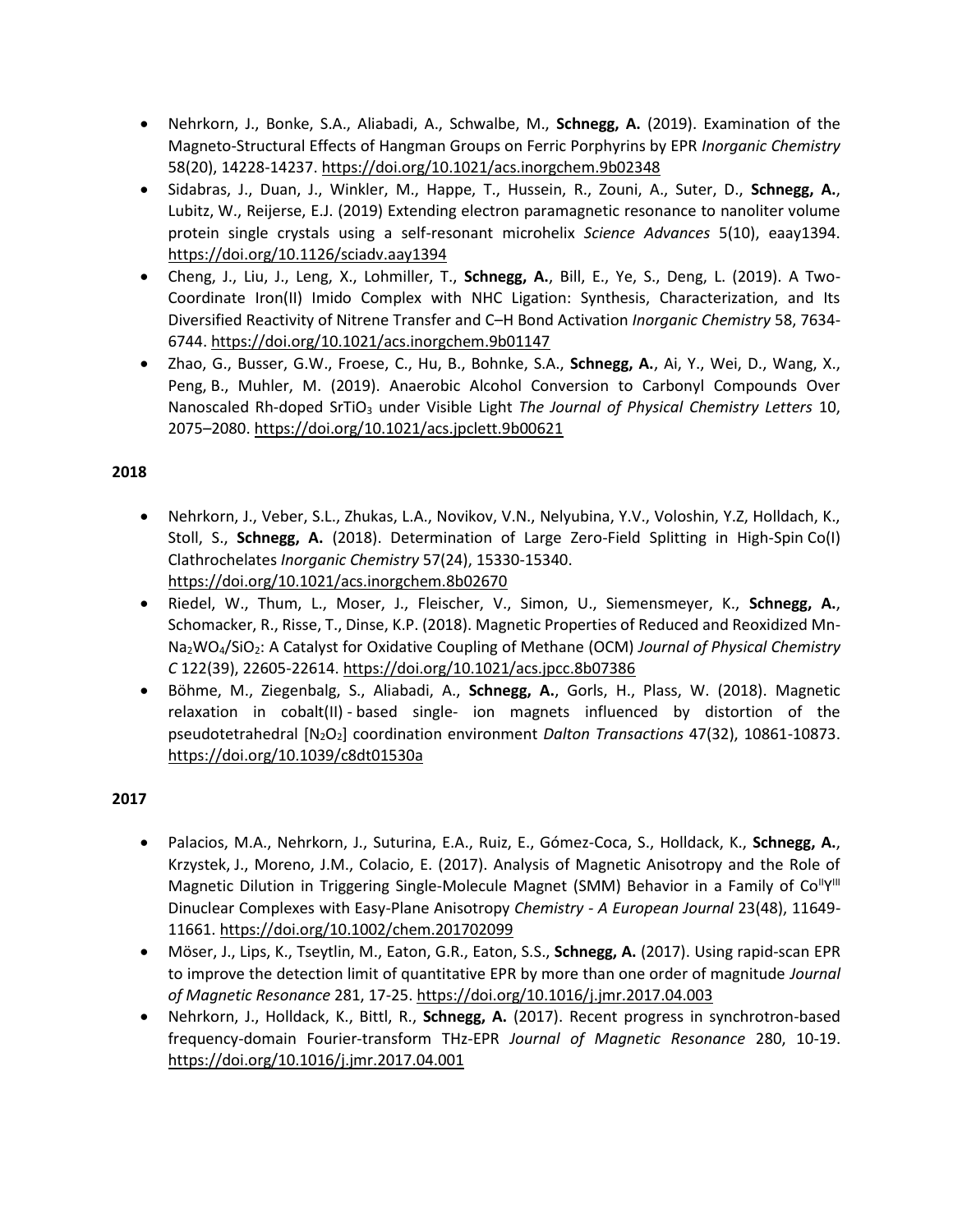- Bucinsky, L., Breza, M., Lee, W.T., Hickey, A.K., Dickie, D.A., Nieto, I., DeGayner, J.A., Harris, T.D., Meyer, K., Krzystek, J., Ozarowski, A., Nehrkorn, J., **Schnegg, A.**, Holldack, K., Herber, R.H., Telser, J., Smith, J.M. (2017). Spectroscopic and Computational Studies of Spin States of Iron(IV) Nitrido and Imido Complexes *Inorganic Chemistry* 56(8), 4751-4768. <https://doi.org/10.1021/acs.inorgchem.7b00512>
- Suturina, E.A., Nehrkorn, J., Zadrozny, JM., Liu, J., Atanasov, M., Weyhermüller, T., Maganas, D., Hill, S., **Schnegg, A.**, Bill, E., Long, JR., Neese, F. (2017). Magneto-Structural Correlations in Pseudotetrahedral Forms of the  $[Co(SPh)_4]^2$ <sup>-</sup> Complex Probed by Magnetometry, MCD Spectroscopy, Advanced EPR Techniques, and ab Initio Electronic Structure Calculations *Inorganic Chemistry* 56(5), 3102-3118.<https://doi.org/10.1021/acs.inorgchem.7b00097>
- **Schnegg, A.** (2017). Very-high-frequency EPR e*MagRes* 6 (1), 115-131. <https://doi.org/10.1002/9780470034590.emrstm1526>

- Holldach, K., **Schnegg, A.** (2016). THz Electron Paramagnetic Resonance / THz Spectroscopy at BESSY II *Journal of large-scale research facilities JLSRF* 2, A51.<https://doi.org/10.17815/jlsrf-2-74>
- Bragaglia, V., Schnegg, A., Calarco, R., Holldack, K. (2016). Epitaxial Ge<sub>2</sub>Sb<sub>2</sub>Te<sub>5</sub> probed by single cycle THz pulses of coherent synchrotron radiation *Applied Physics Letters* 109(14), 141903. <https://doi.org/10.1063/1.4963889>
- Astakhov, O., Xiao, L.H., Finger, F., Chen, T., Fehr, M., George, B., **Schnegg, A.**, Lips, K., Teutloff, C. (2016). Multifrequency EPR study of HWCVD μc-SiC:H for photovoltaic applications *Physica Status Solidi A - Applications And Materials Science* 213(7), 1747-1750. <https://doi.org/10.1002/pssa.201533027>
- **Schnegg, A.**, Nehrkorn, J., Singh, A., Calafell, I.A., Bonke, S.A., Hocking, R.K., Lips, K., Spiccia, L. (2016). Probing the Fate of Mn Complexes in Nafion: A Combined Multifrequency EPR and XAS Study *Journal of Physical Chemistry C* 120(2), 853-861.<https://doi.org/10.1021/acs.jpcc.5b10451>
- Jia, H., Roa, R., Angioletti-Uberti, S., Henzler, K., Ott, A., Lin, X.Z., Möser, J., Kochovski, Z., Schnegg, A., Dzubiella, J., Ballauff, M., Lu, Y. (2016). Thermosensitive Cu<sub>2</sub>O-PNIPAM core-shell nanoreactors with tunable photocatalytic activity *Journal of Materials Chemistry A* 4(24), 9677- 9684[. https://doi.org/10.1039/c6ta03528k](https://doi.org/10.1039/c6ta03528k)
- Feng, X., Liu, J.-L., Pedersen, K.S., Nehrkorn, J., **Schnegg, A.**, Holldack, K., Bendix, J., Sigrist, M., Mutka, H., Samohvalov, D., Aguilà, D., Tong, M.-L., Long, J.R., Clérac, R. (2016). Multifaceted magnetization dynamics in the mononuclear complex [(Re<sup>IV</sup>Cl<sub>4</sub>(CN)<sub>2</sub>]<sup>2</sup> *Chemical Communications* 52(87), 12905-12908[. https://doi.org/10.1039/c6cc05473k](https://doi.org/10.1039/c6cc05473k)

# **2015**

• Pinkowicz, D., Southerland, H.I., Avendano, C., Prosvirin, A., Sanders, C., Wernsdorfer, W., Pedersen, K.S., Dreiser, J., Clérac, R., Nehrkorn, J., Simeoni, G.G., **Schnegg, A.**, Holldack, K., Dunbar, K.R. (2015). Cyanide Single-Molecule Magnets Exhibiting Solvent Dependent Reversible "On" and "Off" Exchange Bias Behavior *Journal of the American Chemical Society* 137(45), 14406-14422. <https://doi.org/10.1021/jacs.5b09378>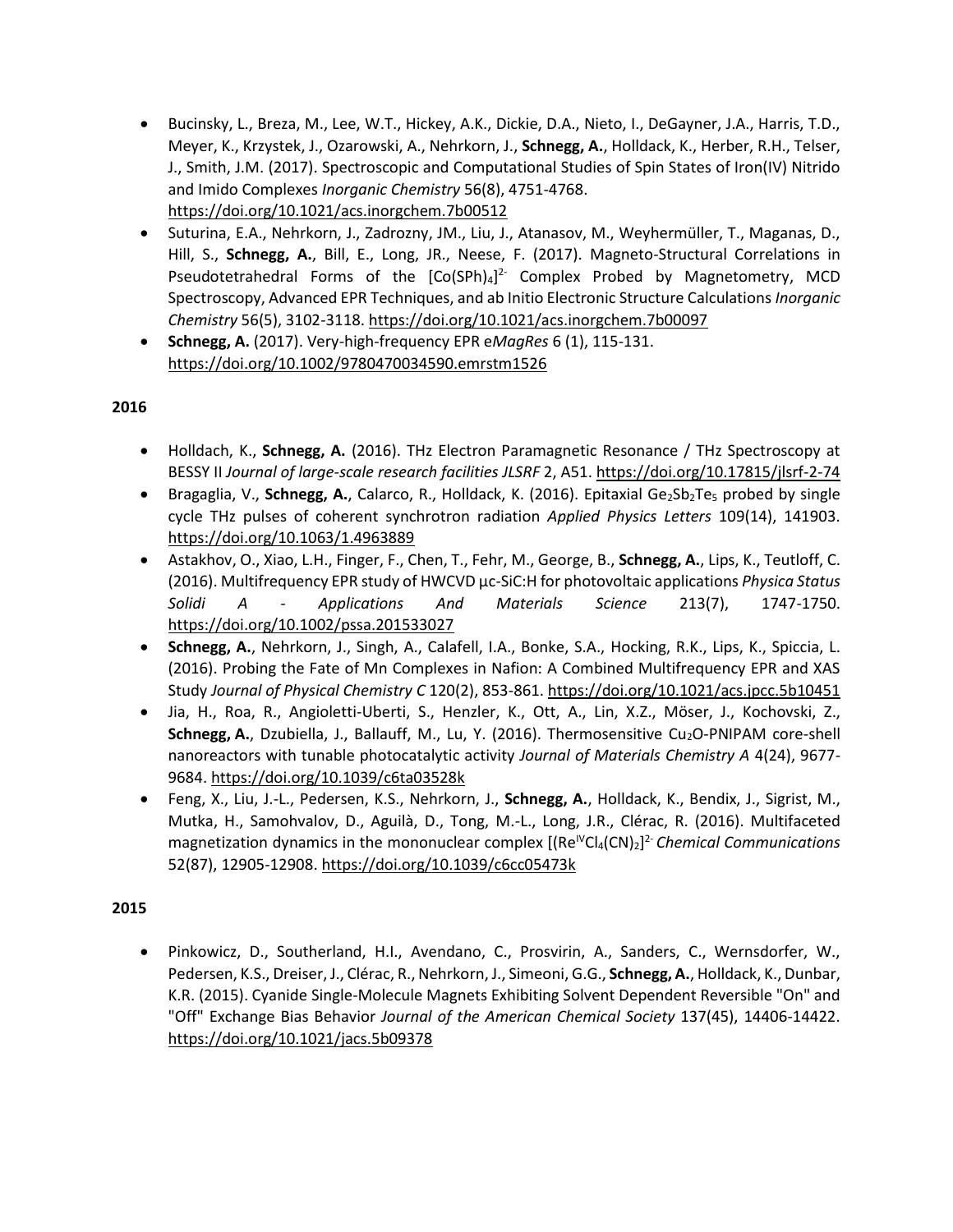- Nehrkorn, J., Telser, J., Holldack, K., Stoll, S., **Schnegg, A.** (2015). Simulating Frequency-Domain Electron Paramagnetic Resonance: Bridging the Gap between Experiment and Magnetic Parameters for High-Spin Transition-Metal Ion Complexes *Journal of Physical Chemistry B* 119(43), 13816-13824[. https://doi.org/10.1021/acs.jpcb.5b04156](https://doi.org/10.1021/acs.jpcb.5b04156)
- Akhtar, W., **Schnegg, A.**, Veber, S., Meier, C., Fehr, M., Lips, K. (2015). CW and pulsed electrically detected magnetic resonance spectroscopy at 263 GHz/12T on operating amorphous silicon solar cells *Journal of Magnetic Resonance* 257, 94-101. <https://doi.org/10.1016/j.jmr.2015.05.012>
- Melskens, J., **Schnegg, A.**, Baldansuren, A., Lips, K., Plokker, M.P., Eijt, S.W.H., Schut, H., Fischer, M., Zeman, M., Smets, A.H.M. (2015). Structural and electrical properties of metastable defects in hydrogenated amorphous silicon *Physical Review B* 91(24), 245207. <https://doi.org/10.1103/PhysRevB.91.245207>
- Sallmann, M., Kumar, S., Chernev, P., Nehrkorn, J., **Schnegg, A.**, Kumar, D., Dau, H., Limberg, C., de Visser, S.P. (2015). Structure and Mechanism Leading to Formation of the Cysteine Sulfinate Product Complex of a Biomimetic Cysteine Dioxygenase Model *Chemistry – A European Journal*  21(20), 7470-7479[. https://doi.org/10.1002/chem.201500644](https://doi.org/10.1002/chem.201500644)
- Katz, I., Fehr, M., **Schnegg, A.**, Lips, K., Blank, A. (2015). High-resolution *in-operando* microimaging of solar cells with pulsed electrically-detected magnetic resonance *Journal of Magnetic Resonance*  251, 26-35.<https://doi.org/10.1016/j.jmr.2014.11.008>
- Nehrkorn, J., **Schnegg, A.**, Holldack, K., Stoll, S. (2015). General Magnetic Transition Dipole Moments for Electron Paramagnetic Resonance *Physical Review Letters* 114(1), 10801. <https://doi.org/10.1103/PhysRevLett.114.010801>

- Steffens, S., Becker, C., Amkreutz, D., Klossek, A., Kittler, M., Chen, Y.-Y., **Schnegg, A.**, Klingsporn, M., Abou-Ras, D., Lips, K., Rech, B. (2014). Impact of dislocations and dangling bond defects on the electrical performance of crystalline silicon thin films *Journal of Physical Chemistry Letters* 105(2), 22108[. https://doi.org/10.1063/1.4890625](https://doi.org/10.1063/1.4890625)
- Sontheimer, T., Amkreutz, D., Schulz, K., Wobkenberg, P.H., Guenther, C., Bakumov, V., Erz, J., Mader, C., Traut, S., Ruske, F., Weizman, M., **Schnegg, A.**, Patz, M., Trocha, M., Wunnicke, O., Rech, B. (2014). Solution-Processed Crystalline Silicon Thin-Film Solar Cells *Advanced Materials Interfaces* 1(3), 1300046.<https://doi.org/10.1002/admi.201300046>
- Fehr, M., **Schnegg, A**., Rech, B., Astakhov, O., Finger, F., Bittl, R., Teutloff, C., Lips, K. (2014). Metastable Defect Formation at Microvoids Identified as a Source of Light-Induced Degradation in *α*-Si:H *Physical Review Letters* 112(6), 66403. <https://doi.org/10.1103/PhysRevLett.112.066403>
- Ling, Y., Van Mierloo, S., **Schnegg, A.**, Fehr, M., Adriaensens, P., Lutsen, L., Vanderzande, D., Maes, W., Goovaerts, E., Van Doorslaer, S. (2014). Electronic structure of positive and negative polarons in functionalized dithienylthiazolo-[5,4-*d*]thiazoles: a combined EPR and DFT study *Physical Chemistry Chemical Physics* 16(21), 10032-10040. <https://doi.org/10.1039/c3cp54635g>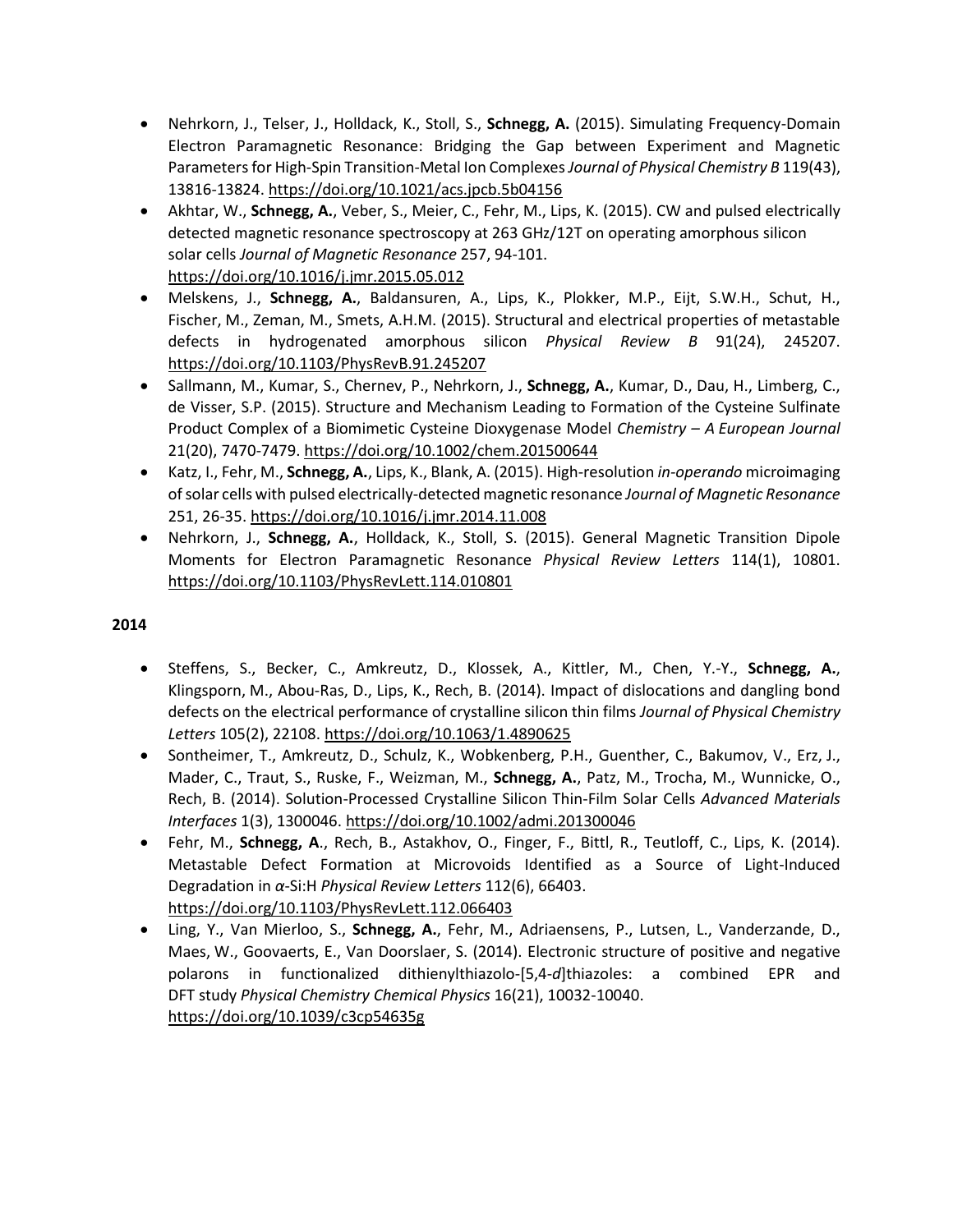- Behrends, J., Samuel, I.D.W., **Schnegg, A.**, Keeble, D.J. (2013). Persistent spin coherence and bipolarons *Nature Nanotechnology* 8(12), 884-885.<https://doi.org/10.1038/nnano.2013.269>
- Sontheimer, T., Preidel, V., Lockau, D., Back, F., Rudigier-Voigt, E., Lochel, B., Erko, A., Schmidt, F., **Schnegg, A.**, Lips, K., Becker, C., Rech, B. (2013). Correlation between structural and optoelectronic characteristics of crystalline Si microhole arrays for photonic light management *Journal of Applied Physics* 114(17), 173513[. https://doi.org/10.1063/1.4829008](https://doi.org/10.1063/1.4829008)
- Sontheimer, T., **Schnegg, A.**, Steffens, S., Ruske, F., Amkreutz, D., Lips, K., Rech, B. (2013). Identification of intra-grain and grain boundary defects in polycrystalline Si thin films by electron paramagnetic resonance *Physica Status Solidi - Rapid Research Letters* 7(11), 959-962. <https://doi.org/10.1002/pssr.201308061>
- Dikarov, E., Fehr, M., **Schnegg, A.**, Lips, K., Blank, A. (2013). Selective electron spin resonance measurements of micrometer-scale thin samples on a substrate *Measurement Science and Technology* 24(11), 115009.<https://doi.org/10.1088/0957-0233/24/11/115009>
- Nehrkorn, J., Martins, B.M., Holldack, K., Stoll, S., Dobbek, H., Bittl, R., **Schnegg, A.** (2013). Zerofield splittings in metHb and metMb with aquo and fluoro ligands: a FD-FT THz-EPR study *Molecular Physics* 111(18-19), 2696-2707[. https://doi.org/10.1080/00268976.2013.809806](https://doi.org/10.1080/00268976.2013.809806)
- Mitchell, D.G., Tseitlin, M., Quine, R.W., Meyer, V., Newton, M.E., **Schnegg, A.**, George, B., Eaton, S.S., Eaton, G.R. (2013). X-band rapid-scan EPR of samples with long electron spin relaxation times: a comparison of continuous wave, pulse and rapid-scan EPR *Molecular Physics*  111(18-19), 2664- 2673.<https://doi.org/10.1080/00268976.2013.792959>
- Meier, C., Behrends, J., Teutloff, C., Astakhov, O., **Schnegg, A.**, Lips, K., Bittl, R. (2013). Multifrequency EDMR applied to microcrystalline thin-film silicon solar cells *Journal of Magnetic Resonance* 234, 1-9.<https://doi.org/10.1016/j.jmr.2013.06.002>
- Singh, A., Hocking, R.K., Chang, S.L.Y., George, B.M., Fehr, M., Lips, K., **Schnegg, A.**, Spiccia, L. (2013). Water Oxidation Catalysis by Nanoparticulate Manganese Oxide Thin Films: Probing the Effect of the Manganese Precursors *Chemistry of Materials* 25(7), 1098-1108. <https://doi.org/10.1021/cm3041345>
- George, B.M., Behrends, J., **Schnegg, A.**, Schulze, T.F., Fehr, M., Korte, L., Rech, B., Lips, K., Rohrmüller, M., Rauls, E., Schmidt, W.G., Gerstmann, U. (2013). Atomic Structure of Interface States in Silicon Heterojunction Solar Cells *Physical Review Letters* 110(13), 136803. <https://doi.org/10.1103/PhysRevLett.110.136803>
- Dreiser, J., Pedersen, K.S., **Schnegg, A.**, Holldack, K., Nehrkorn, J., Sigrist, M., Tregenna-Piggott, P., Mutka, H., Weihe, H., Mironov, VS., Bendix, J., Waldmann, O. (2013). Three-Axis Anisotropic Exchange Coupling in the Single-Molecule Magnets  $Net_4[Mn^{III}/(5-Brsalen)_2(MeOH)_2M^{III}(CN)_6]$ (M=Ru, Os) *Chemistry – A European Journal* 19(11), 3693-3701. <https://doi.org/10.1002/chem.201203781>
- Forshaw, A.P., Smith, J.M., Ozarowski, A., Krzystek, J., Smirnov, D., Zvyagin, S.A., Harris, T.D., Karunadasa, H.I., Zadrozny, J.M., **Schnegg, A.**, Holldack, K., Jackson, T.A., Alamiri, A., Barnes, D.M., Telser, J. (2013). Low-Spin Hexacoordinate Mn(III): Synthesis and Spectroscopic Investigation of Homoleptic Tris(pyrazolyl)borate and Tris(carbene)borate Complexes *Inorganic Chemistry* 52(1), 144-159.<https://doi.org/10.1021/ic301630d>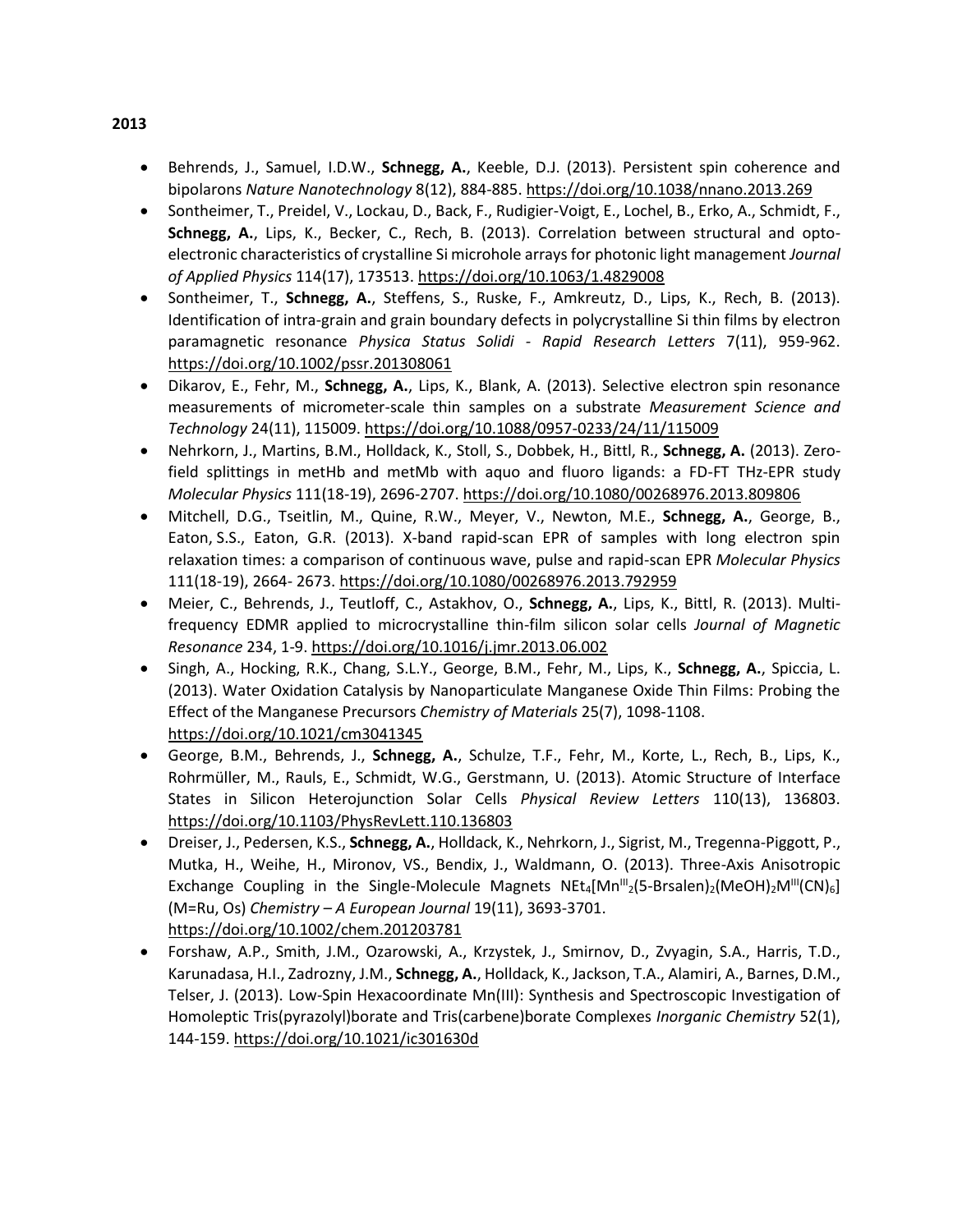- Fehr, M., Simon, P., Sontheimer, T., Leendertz, C., Gorka, B., **Schnegg, A.**, Rech, B., Lips, K. (2012). Influence of deep defects on device performance of thin-film polycrystalline silicon solar cells *Applied Physics Letters* 101(12), 123904.<https://doi.org/10.1063/1.4754609>
- Fehr, M., **Schnegg, A.**, Rech, B., Lips, K., Astakhov, O., Finger, F., Freysoldt, C., Bittl, R., Teutloff, C. (2012). Dangling bonds in amorphous silicon investigated by multifrequency EPR *Journal of Non-Crystalline Solids* 358(17), 2067-2070.<https://doi.org/10.1016/j.jnoncrysol.2011.12.105>
- Hoehne, F., Dreher, L., Behrends, J., Fehr, M., Huebl, H., Lips, K., **Schnegg, A.**, Suckert, M., Stutzmann, M., Brandt, M.S. (2012). Lock-in detection for pulsed electrically detected magnetic resonance *Review of Scientific Instruments* 83(4), 43907[. https://doi.org/10.1063/1.4704837](https://doi.org/10.1063/1.4704837)
- Behrends, J., Sperlich, A., **Schnegg, A.**, Biskup, T., Teutloff, C., Lips, K., Dyakonov, V., Bittl, R. (2012). Direct detection of photoinduced charge transfer complexes in polymer fullerene blends *Physical Review B* 85(12), 125206[. https://doi.org/10.1103/PhysRevB.85.125206](https://doi.org/10.1103/PhysRevB.85.125206)
- Salzmann, I., Heimel, G., Duhm, S., Oehzelt, M., Pingel, P., George, B.M., **Schnegg, A.**, Lips, K., Blum, R.P., Vollmer, A., Koch, N. (2012). Intermolecular Hybridization Governs Molecular Electrical Doping *Journal of Physical Chemistry Letters* 108(3), 35502. <https://doi.org/10.1103/PhysRevLett.108.035502>
- **Schnegg, A.**, Behrends, J., Fehr, M., Lips, K. (2012). Pulsed electrically detected magnetic resonance for thin film silicon and organic solar cells *Physical Chemistry Chemical Physics* 14(42), 14418-14438[. https://doi.org/10.1039/c2cp41258f](https://doi.org/10.1039/c2cp41258f)

- Fehr, M., **Schnegg, A.**, Rech, B., Lips, K., Astakhov, O., Finger, F., Pfanner, G., Freysoldt, C., Neugebauer, J., Bittl, R., Teutloff, C. (2011). Combined multifrequency EPR and DFT study of dangling bonds in *α*-Si:H *Journal of Physical Chemistry Letters* 84(24), 245203. <https://doi.org/10.1103/PhysRevB.84.245203>
- Fehr, M., Behrends, J., Haas, S., Rech, B., Lips, K., **Schnegg, A.** (2011). Electrical detection of electron-spin-echo envelope modulations in thin-film silicon solar cells *Physical Review B* 84(19), 193202[. https://doi.org/10.1103/PhysRevB.84.193202](https://doi.org/10.1103/PhysRevB.84.193202)
- Dreiser, J., **Schnegg, A.**, Holldack, K., Pedersen, K.S., Schau-Magnussen, M., Nehrkorn, J., Tregenna-Piggott, P., Mutka, H., Weihe, H., Bendix, J., Waldmann, O. (2011). Frequency-Domain Fourier-Transform Terahertz Spectroscopy of the Single-Molecule Magnet NEt<sub>4</sub>[Mn<sub>2</sub>(5-Brsalen)<sub>2</sub> (MeOH)2Cr(CN)6] *Journal of Physical Chemistry Letters* 17(27), 7492-7498. <https://doi.org/10.1002/chem.201100581>
- Muhrer, G., Hartl, M., Daemen, L., Tovesson, F., **Schnegg, A**., Russina, M., Schachinger, E. (2011). Scattering law of a magnesium hydride moderator *Nuclear Instruments & Methods in Physics Research Section A - Accelerators Spectrometers Detectors and Associated Equipment* 629(1), 251-259.<https://doi.org/10.1016/j.nima.2010.10.144>
- Pedersen, K.S., Dreiser, J., Nehrkorn, J., Gysler, M., Schau-Magnussen, M., Schnegg, A., Holldack, K., Bittl, R., Piligkos, S., Weihe, H., Tregenna-Piggott, P., Waldmann, O., Bendix, J. (2011). A linear single-molecule magnet based on [Ru<sup>ll</sup>(CN)<sub>6</sub>]<sup>3</sup> *Chemical Communications* 47(24), 6918-6920.<https://doi.org/10.1039/c1cc12158h>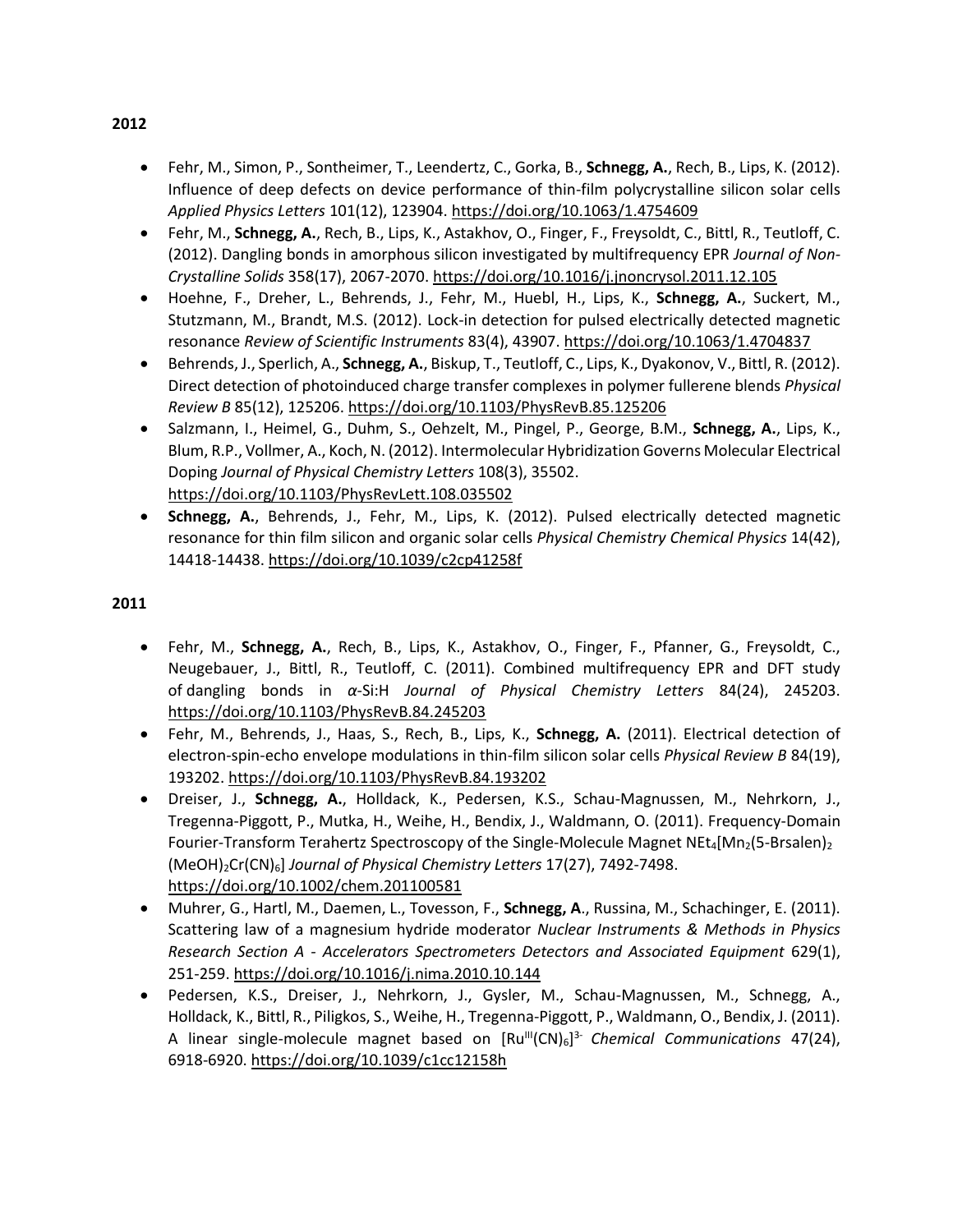- Behrends, J., **Schnegg, A.**, Lips, K., Thomsen, E.A., Pandey, A.K., Samuel, I.D.W., Keeble, D.J. (2010). Bipolaron Formation in Organic Solar Cells Observed by Pulsed Electrically Detected Magnetic Resonance *Physical Review Letters* 105(17), 176601. <https://doi.org/10.1103/PhysRevLett.105.176601>
- Pieper, O., Guidi, T., Carretta, S., van Slageren, J., El Hallak, F., Lake, B., Santini, P., Amoretti, G., Mutka, H., Koza, M., Russina, M., Schnegg, A., Milios, C.J., Brechin, E.K., Julià, A., Tejada, J. (2010). Inelastic neutron scattering and frequency-domain magnetic resonance studies of *S*=4 and *S*=12 Mn<sup>6</sup> single-molecule magnets *Physical Review B* 81(17), 174420. <https://doi.org/10.1103/PhysRevB.81.174420>
- Fehr, M., **Schnegg, A.**, Teutloff, C., Bittl, R., Astakhov, O., Finger, F., Rech, B., Lips, K. (2010). Hydrogen distribution in the vicinity of dangling bonds in hydrogenated amorphous silicon (a-Si:H) *Physica Status Solidi A – Applications and Materials Science* 207(3), 552-555. <https://doi.org/10.1002/pssa.200982876>
- Bordignon, E., Brutlach, H., Urban, L., Hideg, K., Savitsky, A., **Schnegg, A.**, Gast, P., Engelhard, M., Groenen, E.J.J., Möbius, K., Steinhoff, H.-J. (2010). Heterogeneity in the Nitroxide Micro-Environment: Polarity and Proticity Effects in Spin-Labeled Proteins Studied by Multi-Frequency EPR *Applied Magnetic Resonance* 37, 391-403[. https://doi.org/10.1007/s00723-009-0072-9](https://doi.org/10.1007/s00723-009-0072-9)

- Behrends, J., **Schnegg, A.**, Fehr, M., Lambertz, A., Haas, S., Finger, F., Rech, B., Lips, K. (2009). Electrical detection of electron spin resonance in microcrystalline silicon pin solar cells *Philosophical Magazine* 89 (28-30), 2655-2676.<https://doi.org/10.1080/14786430903008472>
- Bagryanskaya, E.G., Polovyanenko, DN.., Fedin, M.V., Kulik, L., **Schnegg, A.**, Savitsky, A., Mobius, K., Coleman, A.W., Ananchenko, G.S., Ripmeester, J.A. (2009). Multifrequency EPR study of the mobility of nitroxides in solid-state calixarene nanocapsules *Physical Chemistry Chemical Physics* 11(31), 6700-6707.<https://doi.org/10.1039/b906827a>
- **Schnegg, A.**, Behrends, J., Lips, K., Bittl, R., Holldack, K. (2009). Frequency domain Fourier transform THz-EPR on single molecule magnets using coherent synchrotron radiation *Physical Chemistry Chemical Physics* 11(31), 6820-6825.<https://doi.org/10.1039/b905745e>

### **2008**

- Behrends, J., **Schnegg, A.**, Boehme, C., Haas, S., Stiebig, H., Finger, F., Rech, B., Lips, K. (2008). Recombination and transport in microcrystalline pin solar cells studied with pulsed electrically detected magnetic resonance *Journal of Non-Crystalline Solids* 354(19-25), 2411-2415. <https://doi.org/10.1016/j.jnoncrysol.2007.09.086>
- Okafuji, A., **Schnegg, A.**, Schleicher, E., Möbius, K., Weber, S. (2008). G-tensors of the flavin adenine dinucleotide radicals in glucose oxidase: A comparative multifrequency electron paramagnetic resonance and electron-nuclear double resonance study *Journal of Physical Chemistry B* 112(11), 3568-3574[. https://doi.org/10.1021/jp077170j](https://doi.org/10.1021/jp077170j)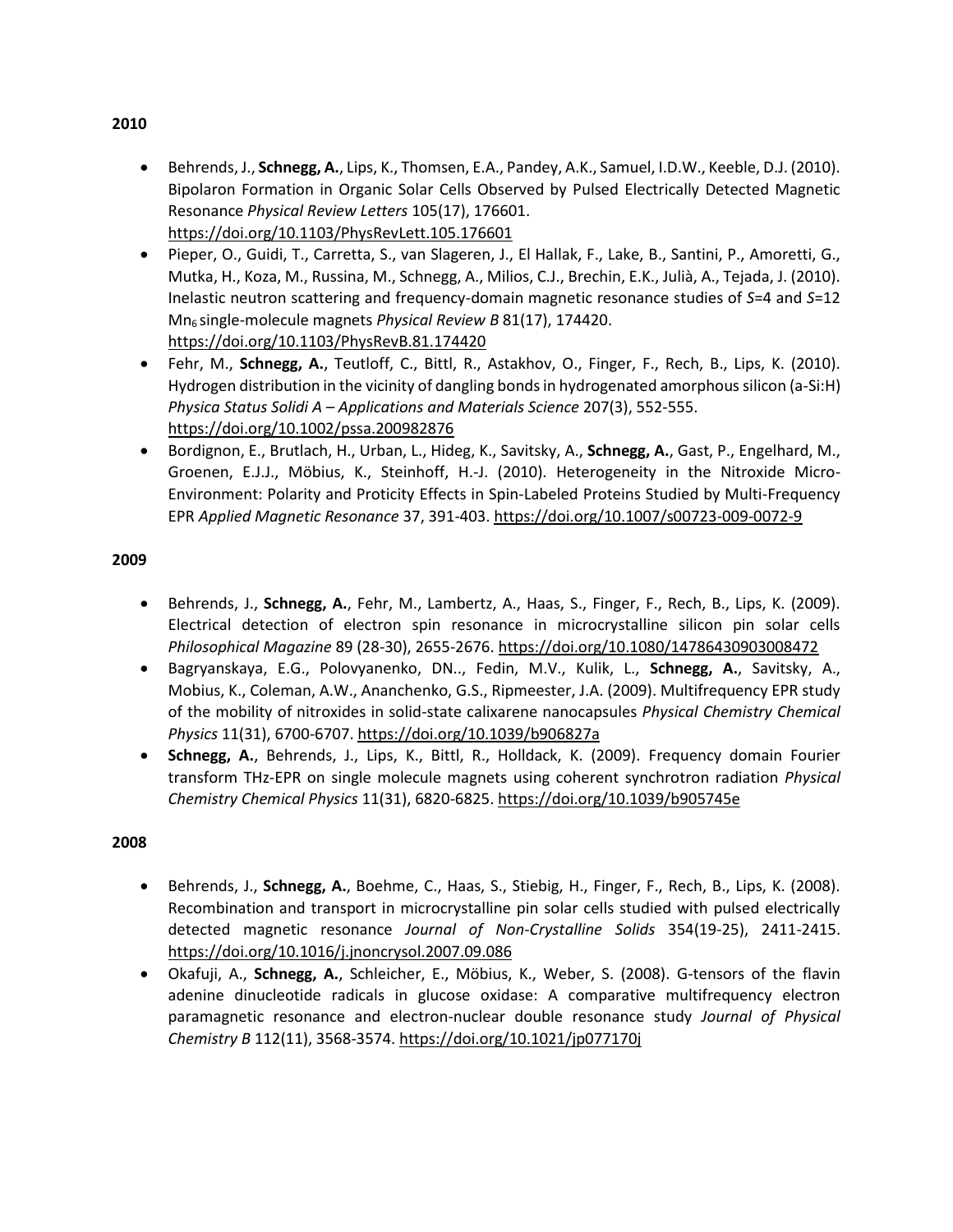• Polovyanenko, D.N., Bagryanskaya, E.G., **Schnegg, A.**, Möbius, K., Coleman, A.W., Ananchenko, G.S., Udachin, K.A., Ripmeester, J.A. (2008). Inclusion of 4-methoxy-2,2,6,6 tetramethylpiperidine-*N*-oxyl in a calixarene nanocapsule in the solid state *Physical Chemistry Chemical Physics* 10(34), 5299-5307.<https://doi.org/10.1039/b803296c>

### **2007**

• **Schnegg, A.**, Dubinskii, A.A., Fuchs, M.R., Grishin, Y.A., Kirilina, E.P., Lubitz, W., Plato, M., Savitsky, A., Möbius, K. (2007). High-field EPR, ENDOR and ELDOR on bacterial photosynthetic reaction centers *Applied Magnetic Resonance* 31(1-2), 59-98. <https://doi.org/10.1007/BF03166248>

## **2006**

- **Schnegg, A.**, Kay, C.W.M., Schleicher, E., Hitomi, K., Todo, T., Möbius, K., Weber, S. (2006). The g-tensor of the flavin cofactor in (6-4) photolyase: a 360 GHz/12.8 T electron paramagnetic resonance study *Molecular Physics* 104(10-11), 1627-1633. <https://doi.org/10.1080/00268970600593108>
- **Schnegg, A.**, Okafuji, A., Bacher, A., Bittl, R., Fischer, M., Fuchs, M.R., Hegemann, P., Joshi, M., Kay, C.W.M., Richter, G., Schleicher, E., Weber, S. (2006). Towards an identification of chemically different flavin radicals by means of their *g*-tensor *Applied Magnetic Resonance* 30 (3-4), 345-358. <https://doi.org/10.1007/BF03166205>

### **2005**

- Kirilina, E.P., Prisner, T.F., Bennati, M., Endeward, B., Dzuba, S.A., Fuchs, M.R., Möbius, K., **Schnegg, A.** (2005). Molecular dynamics of nitroxides in glasses as studied by multi-frequency EPR *Magnetic Resonance in Chemistry* 43(S1), S119-S129.<https://doi.org/10.1002/mrc.1677>
- Möbius, K., Savitsky, A., Wegener, C., Rato, M., Fuchs, M., **Schnegg, A.**Dubinskii, A.A., Grishin, Y.A., Grigor'ev, I.A., Kühn, M., Duché, D., Zimmermann, H., Steinhoff, H.J. (2005). Combining high-field EPR with site-directed spin labeling reveals unique information on proteins in action *Magnetic Resonance in Chemistry* 43(S1), S4-S19[. https://doi.org/10.1002/mrc.1690](https://doi.org/10.1002/mrc.1690)
- Möbius, K., **Schnegg, A.**, Plato, M., Fuchs, M.R., Savitsky, A. (2005). High-field EPR spectroscopy on transfer proteins in biological action *Acta Physica Polonica A* 108(2), 215-234. <https://doi.org/10.12693/APhysPolA.108.215>
- Möbius, K., Savitsky, A., **Schnegg, A.**, Plato, M., Fuchs, M. (2005). High-field EPR spectroscopy applied to biological systems: characterization of molecular switches for electron and ion transfer *Physical Chemistry Chemical Physics* 7(1), 19-42.<https://doi.org/10.1039/b412180e>

### **2004**

• Grishin, Y.A., Fuchs, M.R., **Schnegg, A.**, Dubinskii, A.A., Dumesh, B.S., Rusin, F.S., Bratman, V.L., Möbius, K. (2004). Pulsed Orotron - A new microwave source for submillimeter pulse high-field electron paramagnetic resonance spectroscopy *Review of Scientific Instruments* 75(9), 2926-2936. <https://doi.org/10.1063/1.1778071>